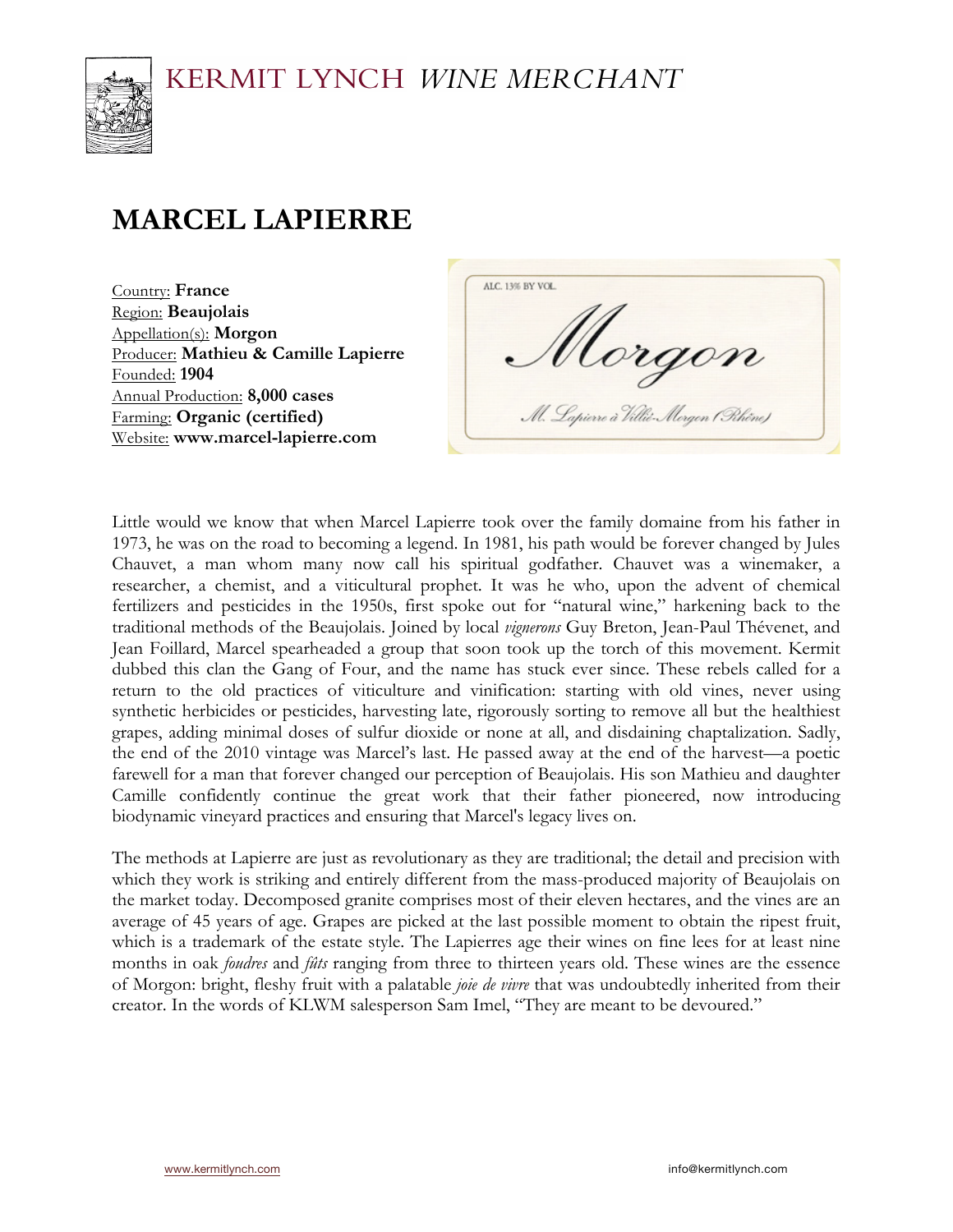

## MARCEL LAPIERRE**(continued)**

| Wine                                                                      | <b>Blend</b> | <b>Vine Age</b>     | <b>Soil Type</b> | <b>Vineyard</b><br>Area |
|---------------------------------------------------------------------------|--------------|---------------------|------------------|-------------------------|
| Morgon                                                                    | Gamay        | 60 years            | Granitic Gravel  | 10 <sub>ha</sub>        |
| Morgon "Cuvée Camille"                                                    | Gamay        | $50 - 75$<br>vears  | Granitic Gravel  | 1 ha                    |
| Morgon "Cuvée Marcel Lapierre"                                            | Gamay        | 100 years           | Granitic Gravel  | 1.5 <sub>ha</sub>       |
| Vin de France "Raisins Gaulois"<br>(previously $V$ in de Pays des Gaules) | Gamay        | $<$ 20 years        | Granitic Gravel  | 1.5 ha                  |
| <b>Juliénas</b>                                                           | Gamay        | 60 years            | Volcanic, Schist | 5 ha                    |
| Juliénas "Cousins"                                                        | Gamay        | 60 years<br>average | Granite          | 1 ha                    |

\* "ha"=hectares; one hectare equals roughly two and a half acres

### **VITICULTURE / VINIFICATION**

- Certified organic by Ecocert
- Old-vines with naturally low yields
- Organic farming used to stimulate the natural immune system of the vine
- Manually harvested, as late as possible to achieve maximum ripeness
- Rigorous sorting of the grapes
- Indigenous yeasts only
- Whole cluster fermentation *à l'ancienne*, maintained at low temperatures ; lasts for ten to twenty days
- Wines aged on fine lees in old Burgundy barrels (from third to thirteenth passage)
- Wines are bottled unfiltered

#### **Vin de France "Raisins Gaulois":**

• Almost all the grapes for this cuvée come from within the Morgon *cru*, but the wine is not entitled to the Morgon appellation because yields surpass the limit (56 hl/ha) permitted for AOC Morgon wines. This is intentional: the high yields prevent excessive concentration and yield an easy-drinking, fruit-driven red with low alcohol.

#### **Juliénas:**

• Sourced from the *lieu-dit* Côte de Bessay